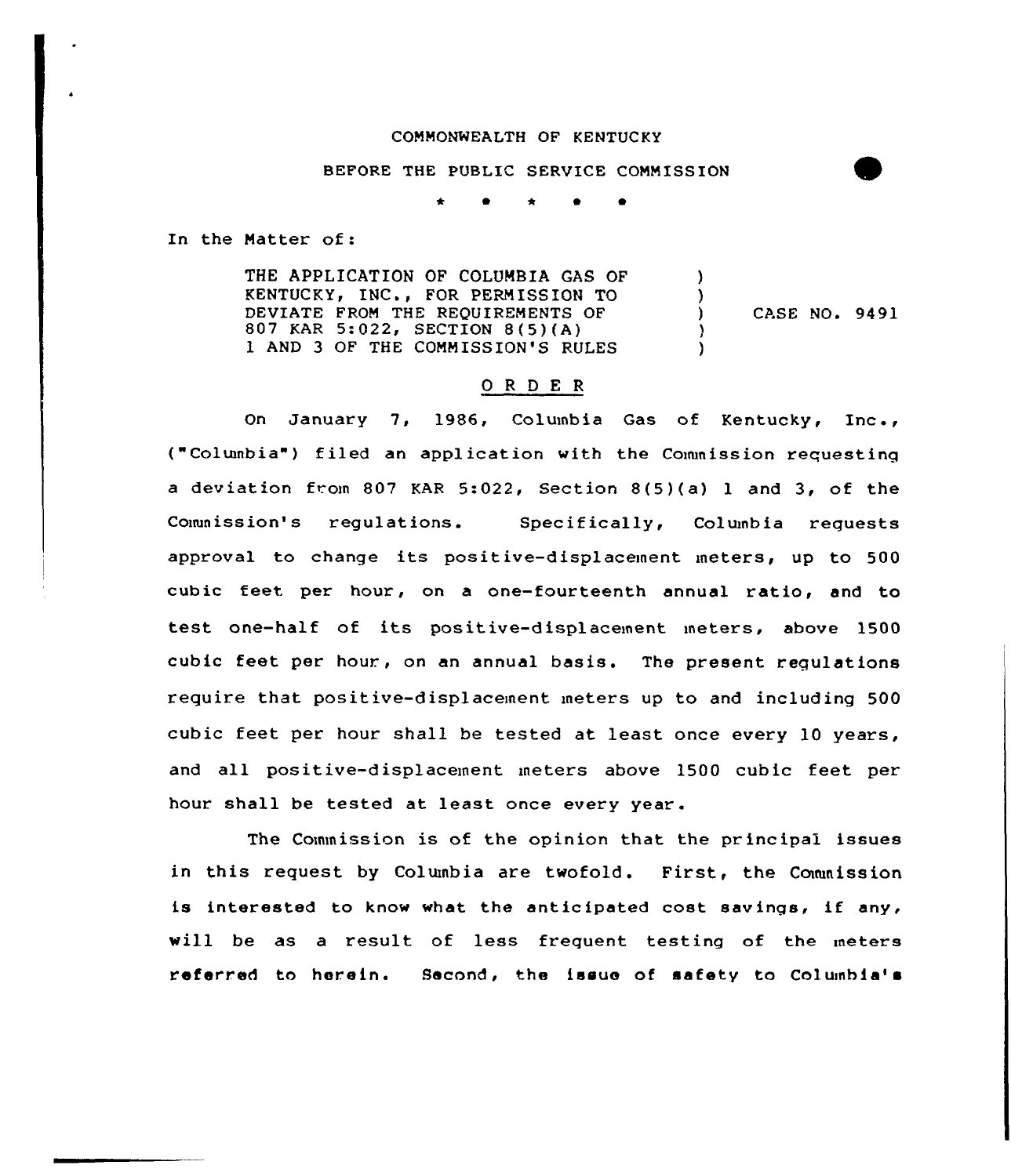customers related to the present 10-year cycle for domestic meter change-out has not been addressed in the Colmnbia application.

In order to adequately review Columbia's request for a deviation and the related issues, the Conunission is of the opinion and hereby finds that additional information is required from Colunbia to respond to its request for <sup>a</sup> deviation.

IT IS THEREFORE ORDERED that Columbia shall file the following information with the Commission within 15 days of the date of this Order. Include with each response the nane of the person who will be responsible for responding to questions related to the information involved.

l. In its application Columbia states that <sup>a</sup> deviation is warranted based upon in-test performance data of various types of domestic meters in other jurisdictions. However, based upon information in Exhibit <sup>V</sup> of the application, approximately 22 percent of Columbia's domestic meter population is not represented by the performance data provided in Exhibits I-IV of the application. What impact does this have on Columbia's conclusion that the types of domestic meters used in Kentucky can perform within acceptable accuracy levels beyond 10 years?

2. What would be the overall cost savings to Columbia annually if the deviation is granted? What types of expenses would be decreased?

3. To the extent that cost savings are realized, in what ways will Columbia's customers benefit? Will future rates be af fected?

 $-2-$